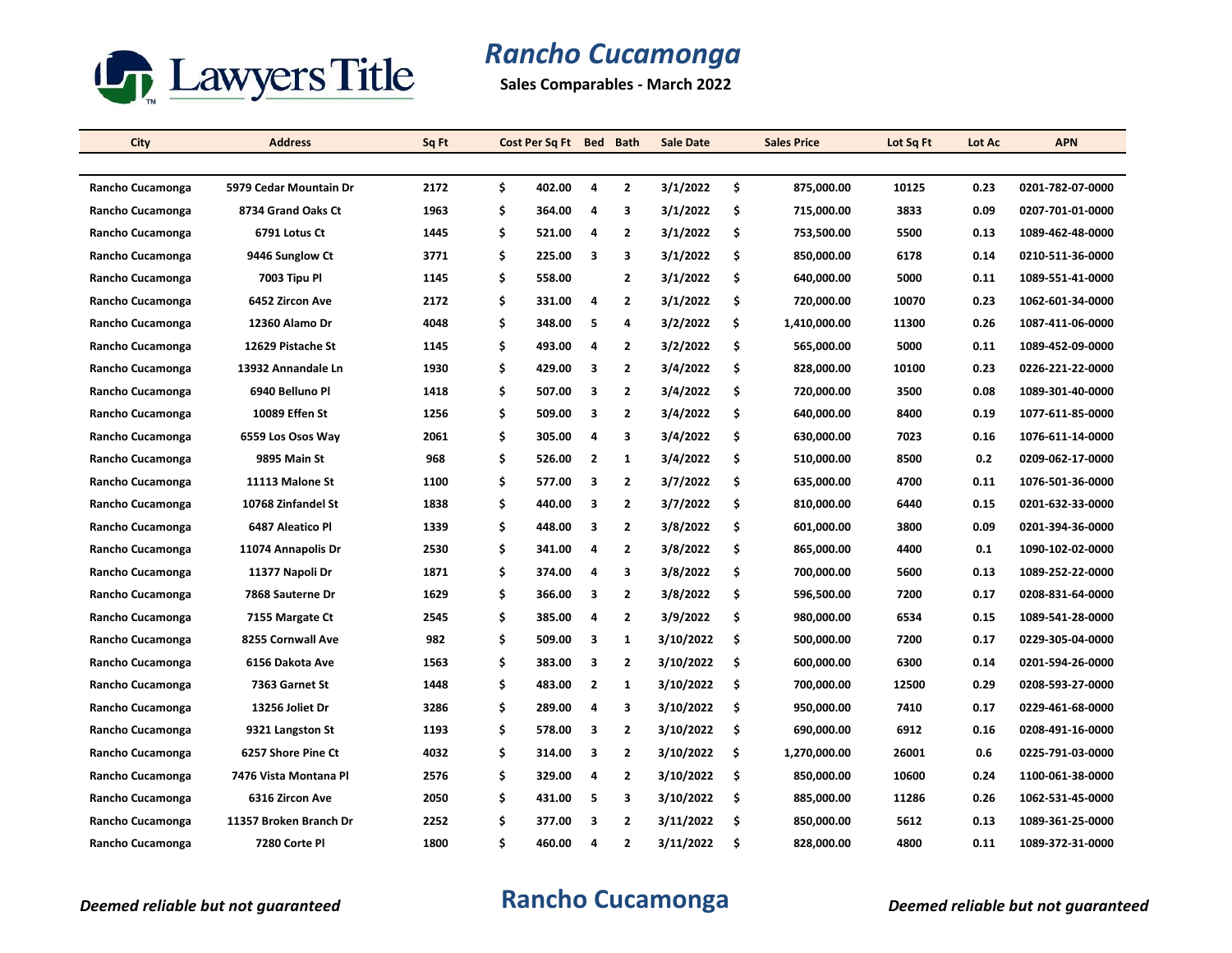

**Sales Comparables - March 2022**

| City             | <b>Address</b>         | Sq Ft |    | Cost Per Sq Ft Bed Bath |                         |                | <b>Sale Date</b> |     | <b>Sales Price</b> | Lot Sq Ft | Lot Ac | <b>APN</b>       |
|------------------|------------------------|-------|----|-------------------------|-------------------------|----------------|------------------|-----|--------------------|-----------|--------|------------------|
|                  |                        |       |    |                         |                         |                |                  |     |                    |           |        |                  |
| Rancho Cucamonga | 9195 Harvard Pl        | 1240  | \$ | 560.00                  | $\overline{\mathbf{3}}$ | $\mathbf{2}$   | 3/11/2022        | \$  | 695,000.00         | 7194      | 0.17   | 0208-463-04-0000 |
| Rancho Cucamonga | 8606 Ramona Ave        | 1356  | \$ | 392.00                  | 3                       | $\mathbf{2}$   | 3/11/2022        | \$  | 532,000.00         | 9238      | 0.21   | 0209-281-09-0000 |
| Rancho Cucamonga | 6789 Birmingham Pl     | 2349  | \$ | 391.00                  | $\overline{4}$          | $\overline{2}$ | 3/14/2022        | \$  | 920,000.00         | 7670      | 0.18   | 1089-092-11-0000 |
| Rancho Cucamonga | 12901 Grape Harvest Dr | 1795  | \$ | 428.00                  | 3                       | 3              | 3/14/2022        | \$  | 769,000.00         | 9024      | 0.21   | 1100-131-22-0000 |
| Rancho Cucamonga | 11551 Grapevine St     | 1672  | \$ | 469.00                  | $\overline{\mathbf{3}}$ | $\mathbf{2}$   | 3/14/2022        | \$  | 785,000.00         | 3800      | 0.09   | 1090-041-65-0000 |
| Rancho Cucamonga | 9080 Hemlock St        | 1240  | \$ | 576.00                  | $\overline{\mathbf{3}}$ | $\overline{2}$ | 3/14/2022        | \$  | 715,000.00         | 7622      | 0.17   | 0208-502-07-0000 |
| Rancho Cucamonga | 8195 La Senda Rd       | 1377  | \$ | 653.00                  | $\overline{2}$          | 1              | 3/14/2022        | \$  | 900,000.00         | 43361     | 1      | 1061-101-23-0000 |
| Rancho Cucamonga | 13741 Soledad Way      | 1969  | \$ | 396.00                  | 4                       | $\mathbf{2}$   | 3/14/2022        | \$  | 780,000.00         | 6519      | 0.15   | 0226-512-76-0000 |
| Rancho Cucamonga | 11862 Cedarbrook Pl    | 1745  | \$ | 458.00                  | 3                       | $\mathbf{2}$   | 3/15/2022        | \$  | 800,000.00         | 6689      | 0.15   | 1090-231-52-0000 |
| Rancho Cucamonga | 13761 Darkwood Way     | 2378  | \$ | 365.00                  | $\overline{4}$          | $\overline{2}$ | 3/15/2022        | \$  | 868,000.00         | 7898      | 0.18   | 0226-512-64-0000 |
| Rancho Cucamonga | 6191 Morning Pl        | 2400  | \$ | 362.00                  | $\overline{4}$          | $\overline{2}$ | 3/15/2022        | \$  | 870,000.00         | 9400      | 0.22   | 0201-942-43-0000 |
| Rancho Cucamonga | 11129 Pacific St       | 1650  | \$ | 433.00                  | 4                       | 2              | 3/15/2022        | \$  | 715,000.00         | 3800      | 0.09   | 1076-512-51-0000 |
| Rancho Cucamonga | 9988 Snowdrop St       |       |    |                         |                         |                | 3/15/2022        | \$  | 400,000.00         | 43560     | 1      | 0201-033-21-0000 |
| Rancho Cucamonga | 9775 Estacia Ct        | 1256  | \$ | 533.00                  | 3                       | $\mathbf{2}$   | 3/16/2022        | \$  | 670,000.00         | 9996      | 0.23   | 1077-641-33-0000 |
| Rancho Cucamonga | 8266 Layton St         | 1110  | \$ | 582.00                  | -3                      |                | 3/16/2022        | \$  | 646,500.00         | 7200      | 0.17   | 0208-761-30-0000 |
| Rancho Cucamonga | 6730 Pilgrims Ct       | 1478  | \$ | 493.00                  | 3                       | $\overline{2}$ | 3/16/2022        | \$  | 730,000.00         | 8710      | 0.2    | 0202-981-14-0000 |
| Rancho Cucamonga | 6365 Terracina Ave     | 2321  | \$ | 399.00                  | $\overline{4}$          | 3              | 3/16/2022        | \$  | 928,000.00         | 8200      | 0.19   | 0201-084-28-0000 |
| Rancho Cucamonga | 5518 Compass Pl        | 3488  | \$ | 394.00                  | 3                       | $\mathbf{2}$   | 3/17/2022        | \$  | 1,377,000.00       | 32864     | 0.75   | 0226-202-19-0000 |
| Rancho Cucamonga | 7668 Hitching Post Ct  | 2935  | \$ | 325.00                  | 5                       | $\overline{2}$ | 3/17/2022        | \$  | 955,000.00         | 6135      | 0.14   | 1090-521-09-0000 |
| Rancho Cucamonga | 7538 London Ave        | 1678  | \$ | 405.00                  | 3                       | $\mathbf{2}$   | 3/17/2022        | \$  | 680,000.00         | 7169      | 0.16   | 1077-311-32-0000 |
| Rancho Cucamonga | 9520 Palo Alto St      | 1240  | \$ | 415.00                  | 3                       | $\overline{2}$ | 3/17/2022        | \$  | 515,000.00         | 7215      | 0.17   | 0208-543-08-0000 |
| Rancho Cucamonga | 11780 Black Horse Ct   | 1969  | \$ | 406.00                  | 3                       | $\overline{2}$ | 3/18/2022        | \$  | 800,000.00         | 5418      | 0.12   | 1090-221-18-0000 |
| Rancho Cucamonga | 7709 Eastwood Ave      | 1240  | \$ | 579.00                  | 3                       | $\mathbf{2}$   | 3/18/2022        | \$  | 719,000.00         | 8475      | 0.19   | 0208-503-11-0000 |
| Rancho Cucamonga | 5178 Hermosa Ave       | 2694  | \$ | 473.00                  | 4                       | $\mathbf{2}$   | 3/18/2022        | \$  | 1,275,000.00       | 34750     | 0.8    | 1074-051-06-0000 |
| Rancho Cucamonga | 6952 Lamar Ct          | 1089  | \$ | 592.00                  | 3                       | $\overline{2}$ | 3/18/2022        | \$  | 645,000.00         | 3100      | 0.07   | 1076-562-33-0000 |
| Rancho Cucamonga | 7425 Leucite Ave       | 1508  | \$ | 517.00                  | 3                       | $\overline{2}$ | 3/18/2022        | \$  | 780,000.00         | 8000      | 0.18   | 0208-542-09-0000 |
| Rancho Cucamonga | 12793 Mosaic Dr        | 2430  | \$ | 401.00                  | -4                      | $\overline{2}$ | 3/18/2022        | \$  | 975,000.00         | 11390     | 0.26   | 1090-381-63-0000 |
| Rancho Cucamonga | 7340 Washington Pl     | 2268  | \$ | 370.00                  | 5                       | 3              | 3/18/2022        | \$  | 840,000.00         | 3600      | 0.08   | 1090-082-38-0000 |
| Rancho Cucamonga | 10239 24Th St          | 1104  | \$ | 380.00                  | 4                       | $\mathbf{1}$   | 3/21/2022        | \$  | 420,000.00         | 7500      | 0.17   | 0209-112-06-0000 |
| Rancho Cucamonga | 12331 Alamo Dr         | 3752  | Ś  | 421.00                  | 4                       | $\overline{2}$ | 3/21/2022        | \$. | 1,580,000.00       | 10725     | 0.25   | 1087-411-22-0000 |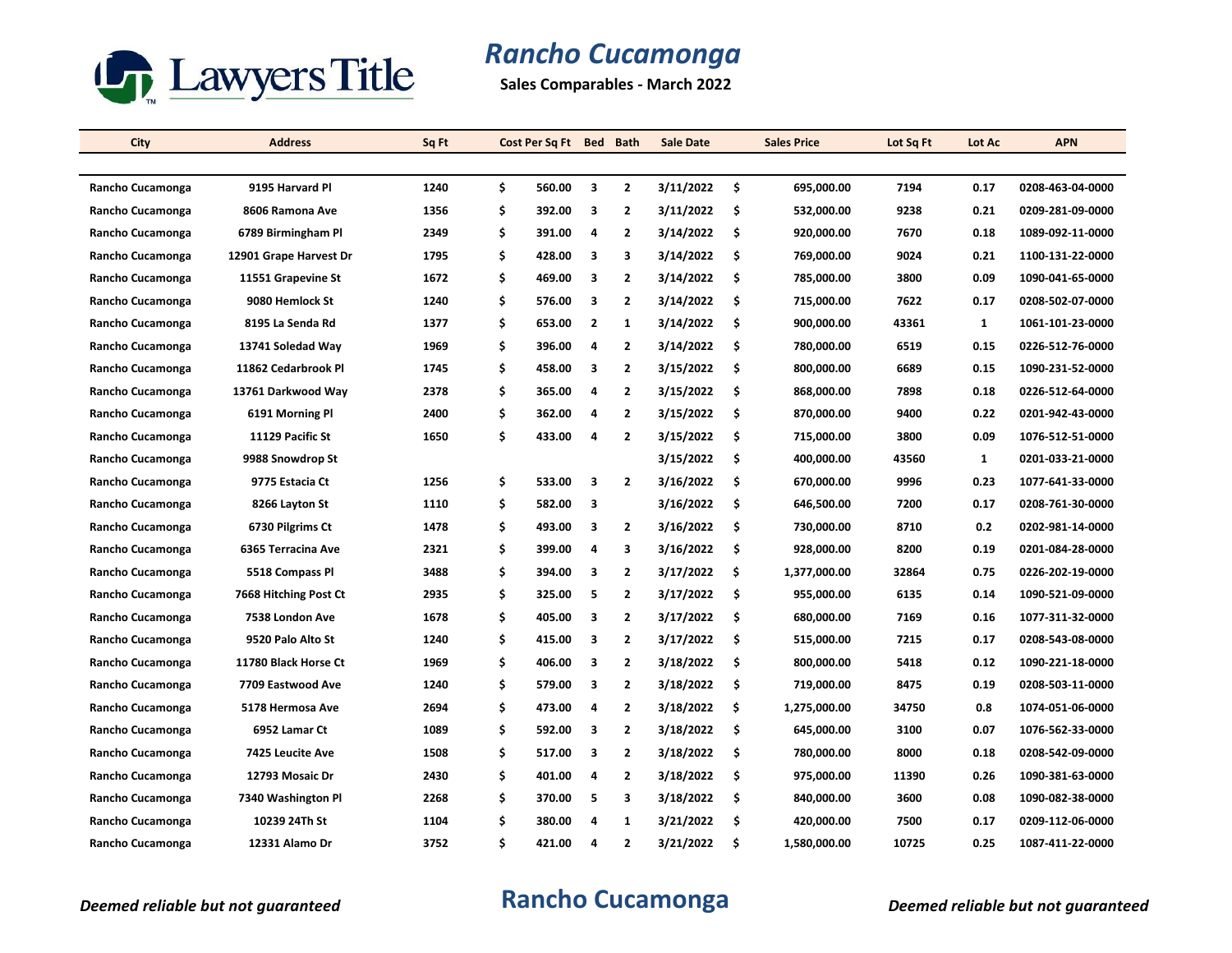

**Sales Comparables - March 2022**

| City             | <b>Address</b>          | Sq Ft | Cost Per Sq Ft Bed Bath |                |                | <b>Sale Date</b> | <b>Sales Price</b> | Lot Sq Ft | Lot Ac | <b>APN</b>       |
|------------------|-------------------------|-------|-------------------------|----------------|----------------|------------------|--------------------|-----------|--------|------------------|
|                  |                         |       |                         |                |                |                  |                    |           |        |                  |
| Rancho Cucamonga | 7328 Belpine Pl         | 1957  | \$<br>383.00            | 4              | $\overline{2}$ | 3/21/2022        | \$<br>750,000.00   | 4560      | 0.1    | 1077-671-20-0000 |
| Rancho Cucamonga | 12570 Carmel Knolls Dr  | 3515  | \$<br>382.00            | 4              | 3              | 3/21/2022        | \$<br>1,345,000.00 | 18757     | 0.43   | 1087-311-12-0000 |
| Rancho Cucamonga | 12757 Nicolet Ct        | 1323  | \$<br>547.00            | 3              | 3              | 3/22/2022        | \$<br>725,000.00   | 4500      | 0.1    | 1089-601-57-0000 |
| Rancho Cucamonga | 7923 Cambridge Ave      | 1256  | \$<br>541.00            | 3              | $\overline{2}$ | 3/23/2022        | \$<br>680,000.00   | 7200      | 0.17   | 1077-611-62-0000 |
| Rancho Cucamonga | 5546 Deer Creek Ln      | 3519  | \$<br>306.00            | 4              | $\overline{2}$ | 3/23/2022        | \$<br>1,080,000.00 | 38624     | 0.89   | 1074-371-07-0000 |
| Rancho Cucamonga | 9368 Ledig Dr           | 2515  | \$<br>387.00            | 4              | 3              | 3/23/2022        | \$<br>975,000.00   | 11823     | 0.27   | 0202-342-22-0000 |
| Rancho Cucamonga | 7635 Duck Creek Pl      | 2935  | \$<br>330.00            | 5              | $\overline{2}$ | 3/24/2022        | \$<br>970,000.00   | 5227      | 0.12   | 1090-501-09-0000 |
| Rancho Cucamonga | 7366 Weatherly Pl       | 1883  | \$<br>414.00            | 4              | 3              | 3/24/2022        | \$<br>780,000.00   | 7080      | 0.16   | 1077-111-47-0000 |
| Rancho Cucamonga | 11836 Worcester Dr      | 2268  | \$<br>379.00            | 5              | 3              | 3/24/2022        | \$<br>860,000.00   | 4400      | 0.1    | 1090-132-18-0000 |
| Rancho Cucamonga | 7450 Addison Rd         | 1926  | \$<br>388.00            | 4              | $\overline{2}$ | 3/25/2022        | \$<br>748,000.00   | 4500      | 0.1    | 1090-041-21-0000 |
| Rancho Cucamonga | 12512 Bougainvillea Way | 851   | \$<br>746.00            | $\overline{2}$ | 1              | 3/25/2022        | \$<br>635.000.00   | 5500      | 0.13   | 1089-461-28-0000 |
| Rancho Cucamonga | 6979 Martano Pl         | 2754  | \$<br>359.00            | 4              | $\overline{2}$ | 3/25/2022        | \$<br>990,000.00   | 7260      | 0.17   | 1089-221-30-0000 |
| Rancho Cucamonga | 7089 Pozallo Pl         | 1418  | \$<br>483.00            | 3              | $\overline{2}$ | 3/25/2022        | \$<br>686,000.00   | 3500      | 0.08   | 1089-312-47-0000 |
| Rancho Cucamonga | 10061 Yew St            | 1232  | \$<br>616.00            | 3              | $\overline{2}$ | 3/25/2022        | \$<br>760.000.00   | 7869      | 0.18   | 1077-301-01-0000 |
| Rancho Cucamonga | 11280 Bethany Dr        | 1965  | \$<br>447.00            | 4              | $\overline{2}$ | 3/29/2022        | \$<br>880,000.00   | 6400      | 0.15   | 1076-641-58-0000 |
| Rancho Cucamonga | 12933 Canopy Ct         | 2676  | \$<br>356.00            | 4              | 3              | 3/29/2022        | \$<br>955,000.00   | 7463      | 0.17   | 1100-131-36-0000 |
| Rancho Cucamonga | 9476 Glenaire Ct        | 3176  | \$<br>277.00            | 4              | 3              | 3/29/2022        | \$<br>880,000.00   | 8300      | 0.19   | 0210-471-40-0000 |
| Rancho Cucamonga | 12321 Royal Oaks Dr     | 3500  | \$<br>308.00            | 5              | $\overline{2}$ | 3/29/2022        | \$<br>1,080,000.00 | 10454     | 0.24   | 1090-341-25-0000 |
| Rancho Cucamonga | 8288 Amethyst Ave       | 1110  | \$<br>599.00            | 3              | $\overline{2}$ | 3/30/2022        | \$<br>665,000.00   | 7300      | 0.17   | 0208-761-16-0000 |
| Rancho Cucamonga | 5561 Mesada St          | 4514  | \$<br>265.00            | 5              | 4              | 3/30/2022        | \$<br>1,200,000.00 | 20032     | 0.46   | 1074-291-27-0000 |
| Rancho Cucamonga | 4946 Saddlewood Pl      | 3443  | \$<br>421.00            | 4              | 3              | 3/30/2022        | \$<br>1,450,000.00 | 23950     | 0.55   | 1074-461-22-0000 |
| Rancho Cucamonga | 7555 Windsong Pl        | 1272  | \$<br>495.00            | 3              | 1              | 3/30/2022        | \$<br>630,000.00   | 5700      | 0.13   | 1077-691-27-0000 |